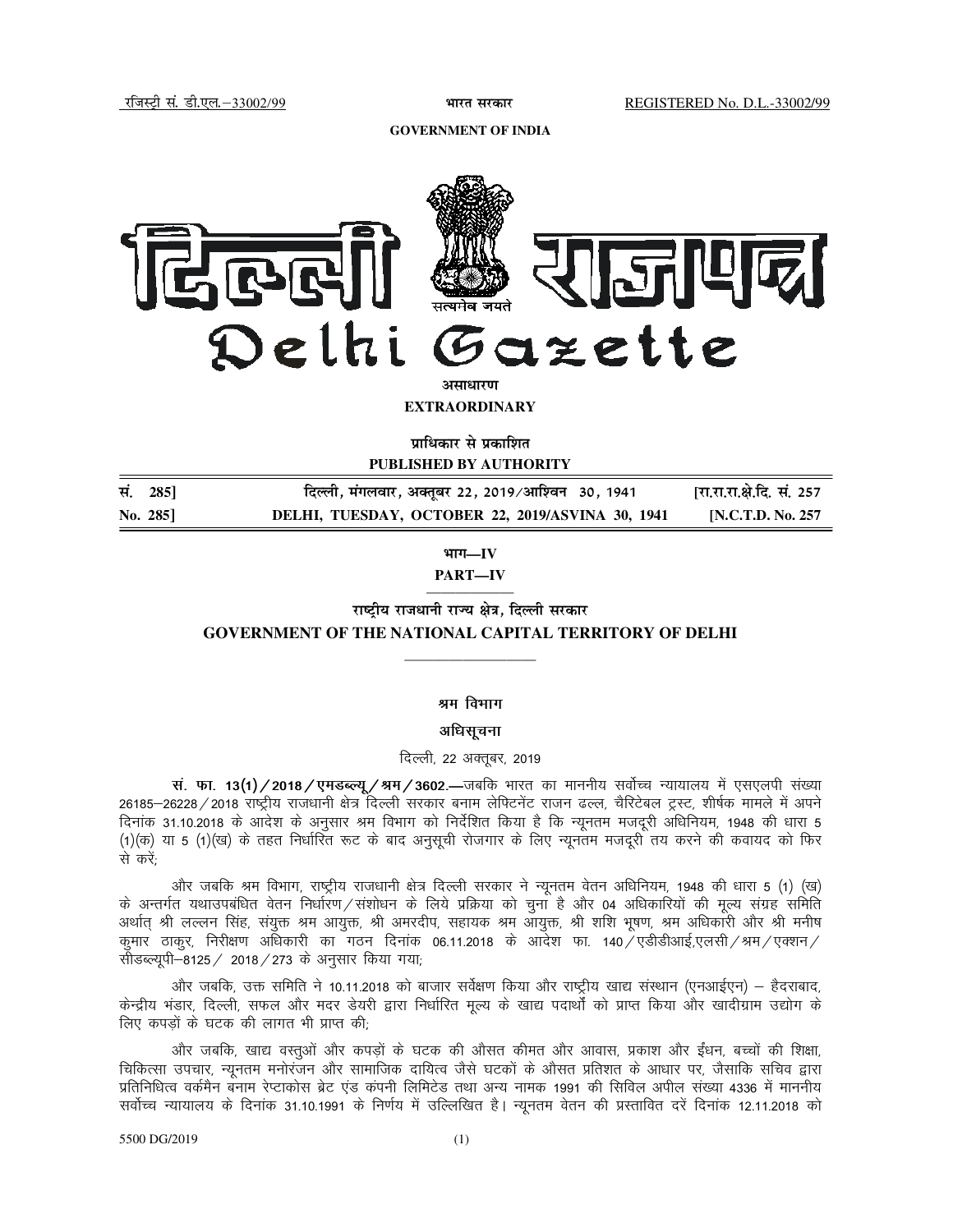श्रम विभाग की वेबसाइट पर अपलोड की गईं और दिनांक 13.11.2018 तथा 14.11.2018 को अंग्रेजी, हिंदी, पंजाबी और उर्दू के विभिन्न समाचार पत्रों में प्रकाशित की गईं। ट्रेड यूनियनों, नियोक्ता संघों, बाजार संघों, वाणिज्य के विभिन्न चैम्बरर्स, गैर-सरकारी संगठनों और सिविक समाज के सदस्यों की 12.11.2018 से शुरू होने वाली 2 महीने की अवधि के भीतर 11.01.2019 तक श्रमिकों सहित जनता से सूझाव / विचार / इनपुट मांगे गए;

और जबकि, दिनांक 09.01.2019 अधिसूचना संख्या फा. 13(1)/2018/एमडब्ल्यू/श्रम/50 के अनुसार श्रमिकों, ट्रेड यूनियनों, नियोक्ता संघों से प्राप्त सुझाव ⁄ विचार ⁄ इनपूट न्यूनतम मजदूरी अधिनियम, 1948 की धारा 7 के तहत गठित न्यूनतम मजदरी सलाहकार बोर्ड के समक्ष रखे गए थे:

ओर जबकि, न्यूनतम मजदूरी सलाहकार बोर्ड ने सिफारिश की है कि मजदूरी की प्रस्तावित दरें 12.11.2018 को श्रम विभाग की वेबसाइट पर अपलोड को गई हैं और 13.11.2018 और 14.11.2018 को विभिन्न समाचार पत्रों में प्रकाशित की गई, उसे स्वीकार किया जाए:

अब, न्यूनतम मजदूरी अधिनियम, 1948 (1948 का XI) की धारा 5 की उपधारा (2) द्वारा प्रदत्त भाक्तियों का प्रयोग करते हुए, भारत सरकार के राज्य मंत्रालय के दिनांक 24 अगस्त, 1950 की अधिसूचना सं. 104–जे तथा गृह मंत्रालय के दिनांक 6 फरवरी, 1967 की अधिसूचना सं. का. आ. 530 तथा इसके लिए अन्य सभी भाक्तियों जो उसे समर्थ बनाती हैं और दिनांक 26 जुलाई, 2011 की अधिसूचना सं. एफ 12(1)142/11/एम डब्ल्यू/श्रम/2023–2047 के साथ पढ़े जाने वाली, अधिसूचना का अनुपालन करते हुए राश्ट्रीय राजधानी क्षेत्र दिल्ली के उपराज्यपाल न्यूनतम मजदूरी सलाहकार बोर्ड की सिफारिशों पर विचार करने के पश्चात् तथा दिनांक 26 जुलाई की पूर्ववर्ती अधिसूचना सं. एफ 12(1)142/11/एम डब्ल्यू/श्रम/2023–2047 में उल्लिखित सभी अनुसूची रोजगार में उल्लिखित श्रमिक/कर्मचारियों के वर्ग के लिए न्यूनतम वेतन दर संशोधन करते हैं, अर्थात:—

| रोजगार की अनुसूची  | श्रमिक / कर्मचारियों का संवर्ग       | न्यूनतम मजदूरी दर रूपये में |          |  |
|--------------------|--------------------------------------|-----------------------------|----------|--|
|                    |                                      | प्रतिमाह                    | प्रतिदिन |  |
| सभी अनुसूची रोजगार | अकुशल                                | 14,842/                     | $571/-$  |  |
|                    | अर्धकुशल                             | 16,341/                     | $629/-$  |  |
|                    | कुशल                                 | 17,991/-                    | $692/-$  |  |
|                    | लिपिकीय एवं पर्यवेक्षी कर्मचारी वर्ग |                             |          |  |
|                    | नॉन मैट्रीकूलेट                      | 16,341/                     | $629/-$  |  |
|                    | मैट्रीकूलेट परंतु ग्रैजुएट नहीं      | 17,991/-                    | $692/-$  |  |
|                    | ग्रैजुएट और उससे ऊपर                 | $19,572/-$                  | $753/-$  |  |

## सरकारी राजपत्र में अधिसूचना की तिथि से ये दरें लागू होंगी।

नोट:—1 वेतन की न्यूनतम दर नियत अखिल भारतीय उपभोक्ता मूल्य सूचकांक श्रृंखला, 2001 (आधार 2001=100) से लिंक है। महंगाई भत्ता न्यूट्रलाईजेशन के लिए, समायोजन की दर अकुशल के लिए रुपये 1.35 प्रति प्वाइंट, अर्धकुशल के लिये रुपये 1.50 प्रति प्वाइंट कुशल के लिए रुपये 1.65 प्रति प्वाइंट, नॉन मैट्रीकूलेट के लिये रुपये 1.50 प्रति प्वाइंट, मैट्रीकूलेट परंतु ग्रैजुएट नहीं के लिए रुपये 1.65 प्रति प्वाइंट और ग्रैजुएट एवं उससे उपर के लिए रूपये 1.80 प्रति प्वाइंट है। समायोजन छः माह में होगा, अर्थात गत वर्श के जुलाई से दिसंबर तथा चालू वर्श के जनवरी से जून के लिए औसत सूचकांक नम्बर को लेकर प्रत्येक वर्श 01 अप्रैल तथा 01 अक्टूबर को।

यदि अखिल भारतीय उपभोक्ता मूल्य सूचकांक में कमी होती है तो इसके परिणाम स्वरूप महंगाई भत्ते में कमी होगी, इस स्थिति में विभिन्न संवर्गो के श्रमिक/कर्मचारी के लिए वेतन के लिए अधिसुचित लागू न्यूनतम मजदुरी पर कोई प्रभाव नहीं पडेगा।

3. महंगाई भत्ते की राशि यदि भिन्नता (फ्रैक्शन) में है तो इसे अगले उच्चतर रूपये में राउंड ऑफ किया जाएगा।

राश्ट्रीय राजधानी क्षेत्र दिल्ली के उपराज्यपाल के आदेश से तथा उनके नाम पर.

डॉ. राजेन्द्र धर, अपर सचिव (श्रम)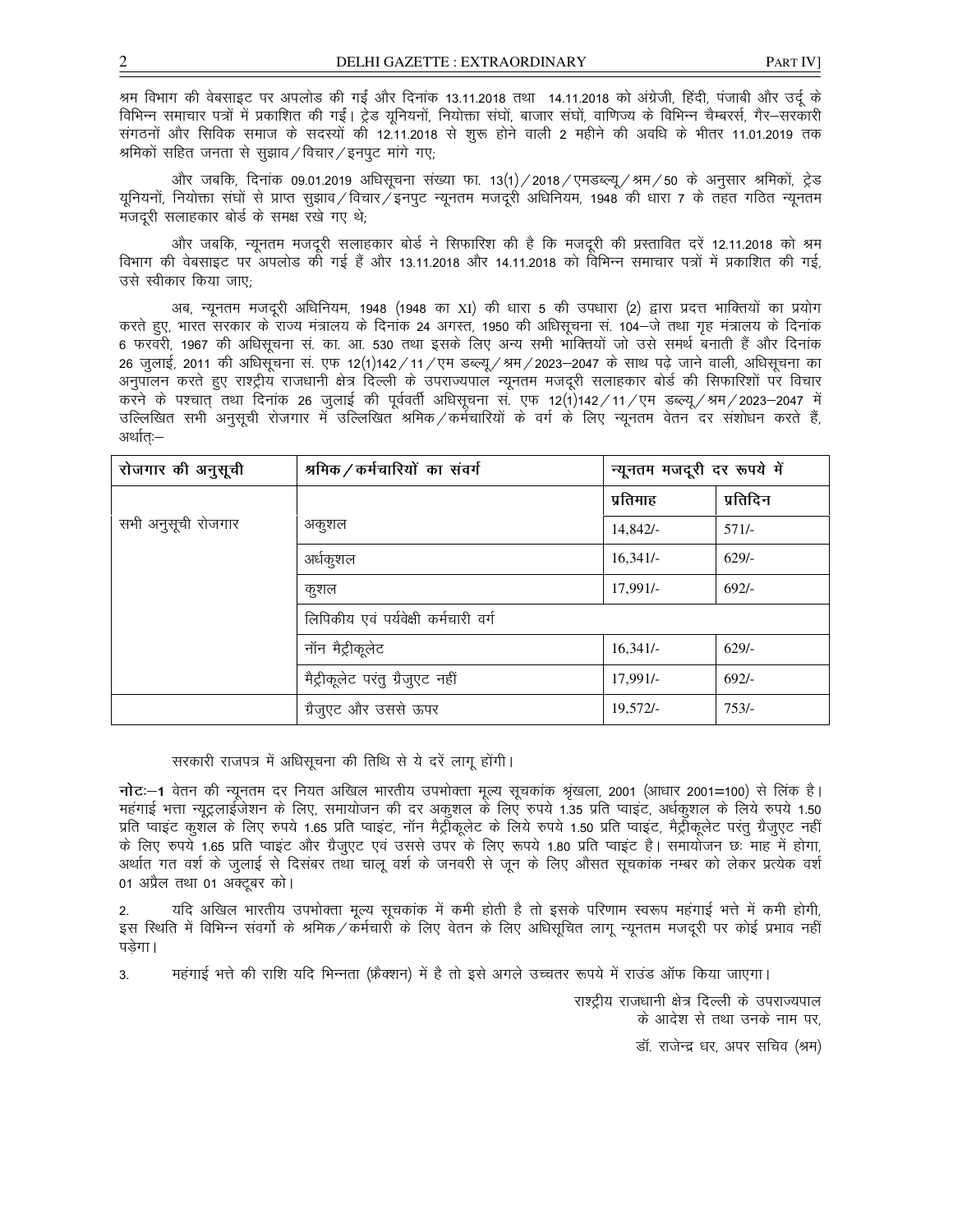# **LABOUR DEPARTMENT**

**NOTIFICATION** 

## Delhi, the 22nd October, 2019

**No. F. 13(1)/2018/MW/Lab/3602.**—Whereas the Hon'ble Supreme Court of India in SLP No. 26185- 26228/2018, in case titled as GNCT of Delhi Vs. Flt. Lt. Rajan Dhall Charitable Trust, vide its order dated 31.10.2018 has directed Labour Department to redo the exercise of fixing the minimum wages for the scheduled employment afresh following the route prescribed either under section  $5(1)(a)$  or  $5(1)(b)$  of the Minimum Wages Act, 1948;

AND whereas the Labour Department, GNCTD has opted for procedure for wages fixation/revision as provided under section 5(1)(b) of Minimum Wages Act, 1948 and a Price Collection Committee of 04 Officers namely Sh. Lallan Singh, Joint Labour Commissioner, Sh. Amardeep, Assistant Labour Commissioner, Sh. Shashi Bhusan, Labour Officer and Sh. Manish Kumar Thakur, Inspecting Officer was constituted vide order dated F.140/Addl.LC/Lab/Action/CWP-8125/2018/273 dated 06.11.2018;

AND whereas, the said committee carried out market survey on 10.11.2018 and obtained prices of food items as laid down by National Institute of Nutrition (NIN)-Hydrabad from Kendriya Bhandar, Safal and Mother Dairy and also obtained cost of clothing component from Khadi Gram Udyog;

AND whereas, based on the averages price of food items and clothing component and other prescribed percentage of components like housing, light and fuel, children education, medical treatment, minimum recreation and social obligation as mentioned in judgment dated 31.10.1991 of Hon'ble Supreme Court in civil appeal No. 4336 of 1991 titled as The Workmen represented by Secretary Vs. The Management of Reptakos Brett & Co. Ltd. and anr., the proposed rates of minimum wages were uploaded on the website of Labour Department on 12.11.2018 and published in various newspapers in English, Hindi, Punjabi and Urdu on 13.11.2018 and 14.11.2018, seeking suggestions/views/inputs from public including workers, trade Unions, Employers associations, market associations, various chambers of Commerce, NGOs and members of Civic society within a period of 2 months starting from 12.11.2018 up to 11.01.2019;

AND whereas, suggestions/views/inputs so received from the workers, trade unions, employers associations were placed before the Minimum Wages Advisory Board constituted under section 7 of Minimum Wages Act, 1948 vide notification No. F.13(1)/2018/MW/Lab/50 dated. 09.01.2019 for deliberations;

AND whereas, the Minimum Wages Advisory Board has recommended that the proposed minimum rates of wages as uploaded on the website of Labour Department on 12.11.2018 and published in various newspapers on 13.11.2018 and 14.11.2018 may be adopted;

Now, therefore, in exercise of powers conferred by sub-section (2) of section 5 of the Minimum Wages Act, 1948 (XI of 1948) read with the Government of India, erstwhile Ministry of States notification No. 104-J dated the  $24<sup>th</sup>$  August, 1950 and Ministry of Home Affairs (Notification No. S.O. 530, dated the  $6<sup>th</sup>$  February, 1967 and all others powers enabling him in this behalf and in continuation of notification No. F.12(1)142/11/MW/Lab 2023-2047 dated the 26<sup>th</sup> July, 2011, the Lt. Governor of the National Capital Territory of Delhi, after considering the recommendations of the Minimum Wages Advisory Board to revise, the minimum rates of wages for the class of workmen/employees mentioned in all the Schedule employments as mentioned in earlier notification No. F.12(1)142/11/MW/Lab/2023-  $2047$  dated  $26<sup>th</sup>$  July, in the National Capital Territory of Delhi, namely:-

| <b>Schedule of Employment</b> | workmen/<br>Category<br>of            | <b>Minimum rates of Wages in Rupees</b> |         |
|-------------------------------|---------------------------------------|-----------------------------------------|---------|
| <b>Employees</b>              |                                       | Per month                               | Per day |
|                               | Unskilled                             | $14.842/-$                              | $571/-$ |
|                               | Semi-skilled                          | $16,341/-$                              | $629/-$ |
|                               | Skilled                               | 17.991/-                                | $692/-$ |
| All Schedule employment       | Clerical and supervisory staff        |                                         |         |
|                               | Non Matriculates                      | $16,341/-$                              | $629/-$ |
|                               | Matriculate<br>but<br>not<br>Graduate | $17.991/-$                              | $692/-$ |
|                               | Graduate and above.                   | $19.572/-$                              | $753/-$ |

These rates shall come into force with effect from the date of notification in the Official Gazette.

**Note : 1.** The minimum rates of wages being fixed are linked with all India Consumer Price Index Series, 2001 (Base 2001=100). For Dearness Allowances neutralization, the rate of adjustment shall be Rs. 1.35 per point for Unskilled, Rs. 1.50 per point for Semi Skilled, Rs. 1.65 per point for Skilled, Rs. 1.50 per point for Non matriculates, Rs. 1.65 per point for Matriculates but not Graduate and Rs. 1.80 per point for Graduate and above. Adjustment will be made six monthly, i.e, on 1<sup>st</sup> April and 1<sup>st</sup> October each year after taking into account the average index numbers for July to December of the prevision years and January to June of the current year respectively.